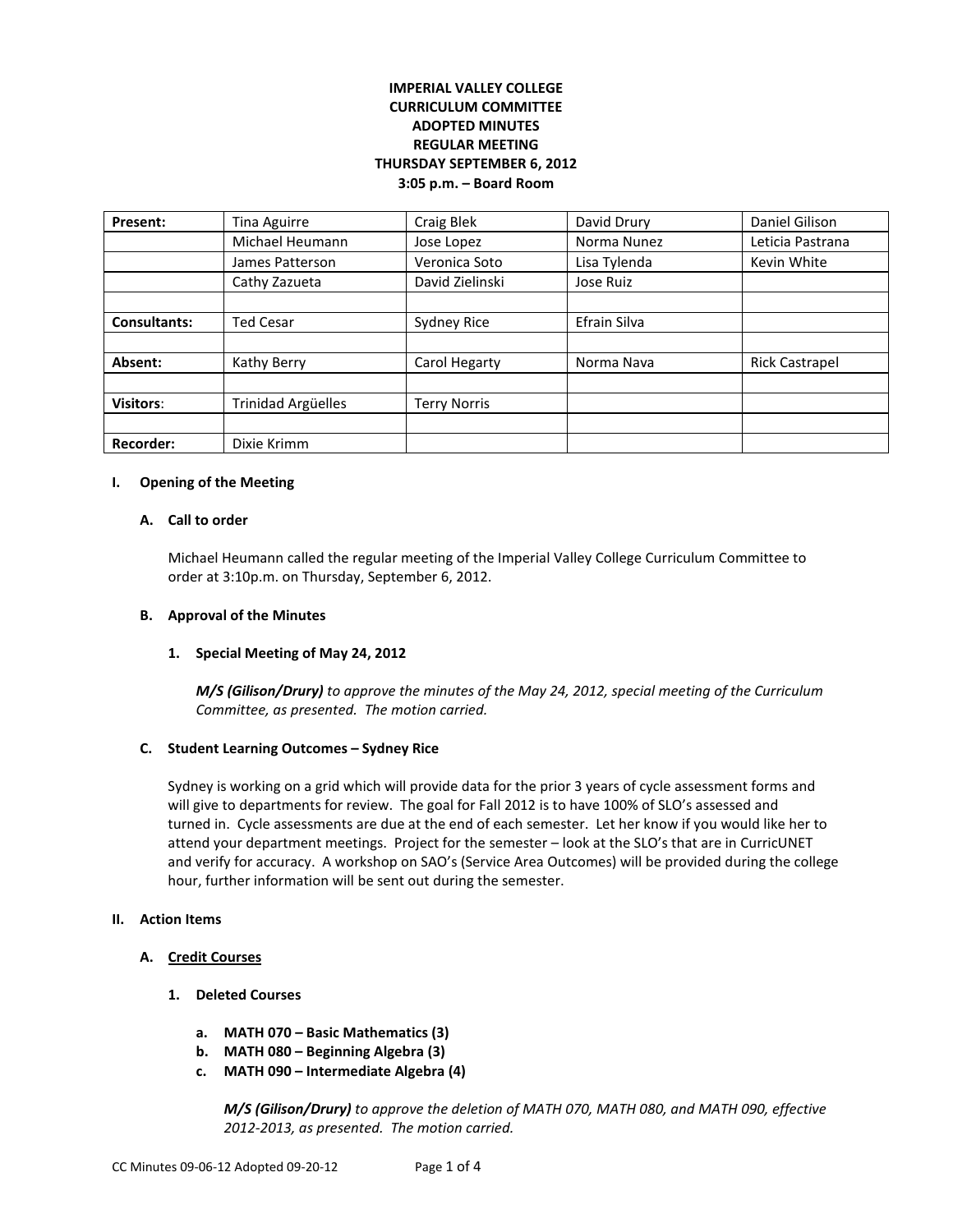Discussion regarding the reason for the deletion: these courses were replaced with MATH 061, 071, 081, and 091. The new required course is MATH 091. Norma Nunez stated that the cut scores for the new courses would be reviewed at the end of the year.

#### **2. Revised Courses**

- **a. ESL 001 – Grammar and Composition for ESL 1 (5)**
- **b. ESL 002 – Grammar and Composition for ESL 2 (5)**
- **c. ESL 003 – Grammar and Composition for ESL 3 (5)**
- **d. ESL 004 – Grammar and Composition for ESL 4 (5)**
- **e. ESL 005 – Grammar and Composition for ESL 5 (5)**
- **f. ESL 010 – ESL Language Laboratory (1)**
- **g. ESL 011 – Speaking and Listening for ESL 1 (5)**
- **h. ESL 012 – Speaking and Listening for ESL 2 (5)**
- **i. ESL 013 – Speaking and Listening for ESL 3 (5)**
- **j. ESL 014 – Speaking and Listening for ESL 4 (5)**
- **k. ESL 015 – Speaking and Listening for ESL 5 (5)**
- **l. ESL 023 – ESL Reading 1 (3.5)**
- **m. ESL 024 – ESL Reading 2 (3.5)**
- **n. ESL 025 – ESL Reading 3 (3.5)**
- **o. ESL 031 – Verb Review 1 (1)**
- **p. ESL 032 – Verb Review 2 (1)**
- **q. ESL 033 – Verb Review 3 (1)**
- **r. ESL 034 – Verb Review 4 (1)**
- **s. ESL 035 – Verb Review 5 (1)**
- **t. ESL 036 – Verb Review 6 (1)**
- **u. ESL 037 – Verb Review 7 (1)**
- **v. ESL 038 – Verb Review 8 (1)**
- **w. ESL 041 – Conversation 1 (1)**
- **x. ESL 042 – Conversation 2 (1)**
- **y. ESL 043 – Conversation 3 (1)**
- **z. ESL 044 – Conversation 4 (1)**
- **aa. ESL 045 – Conversation 5 (1)**
- **bb. ESL 051 – Pronunciation 1 (1)**
- **cc. ESL 052 – Pronunciation 2 (1)**
- **dd. ESL 053 – Pronunciation 3 (1)**
- **ee. ESL 054 – Pronunciation 4 (1)**
- **ff. ESL 055 – Pronunciation 5 (1)**
- **gg. ESL 060 – Vocabulary 1 (1)**
- **hh. ESL 061 – Vocabulary 2 (1)**
- **ii. ESL 062 – Vocabulary 3 (1)**
- **jj. ESL 063 – Vocabulary 4 (1)**
- **kk. ESL 064 – Vocabulary 5 (1)**
- **ll. ESL 065 – Vocabulary 6 (1)**
- **mm. ESL 066 – Vocabulary 7 (1)**
- **nn. ESL 067 – Vocabulary 8 (1)**
- **oo. ESL 068 – Vocabulary 9 (1)**
- **pp. ESL 069 – Vocabulary 10 (1)**

*M/S (Nunez/Pastrana) to approve the revision to the TOP (CB03) code and/or Prior to College Level (CB21) code for the above courses a. through pp., effective 2012-2013, as presented. (See Exhibit A) The motion carried.*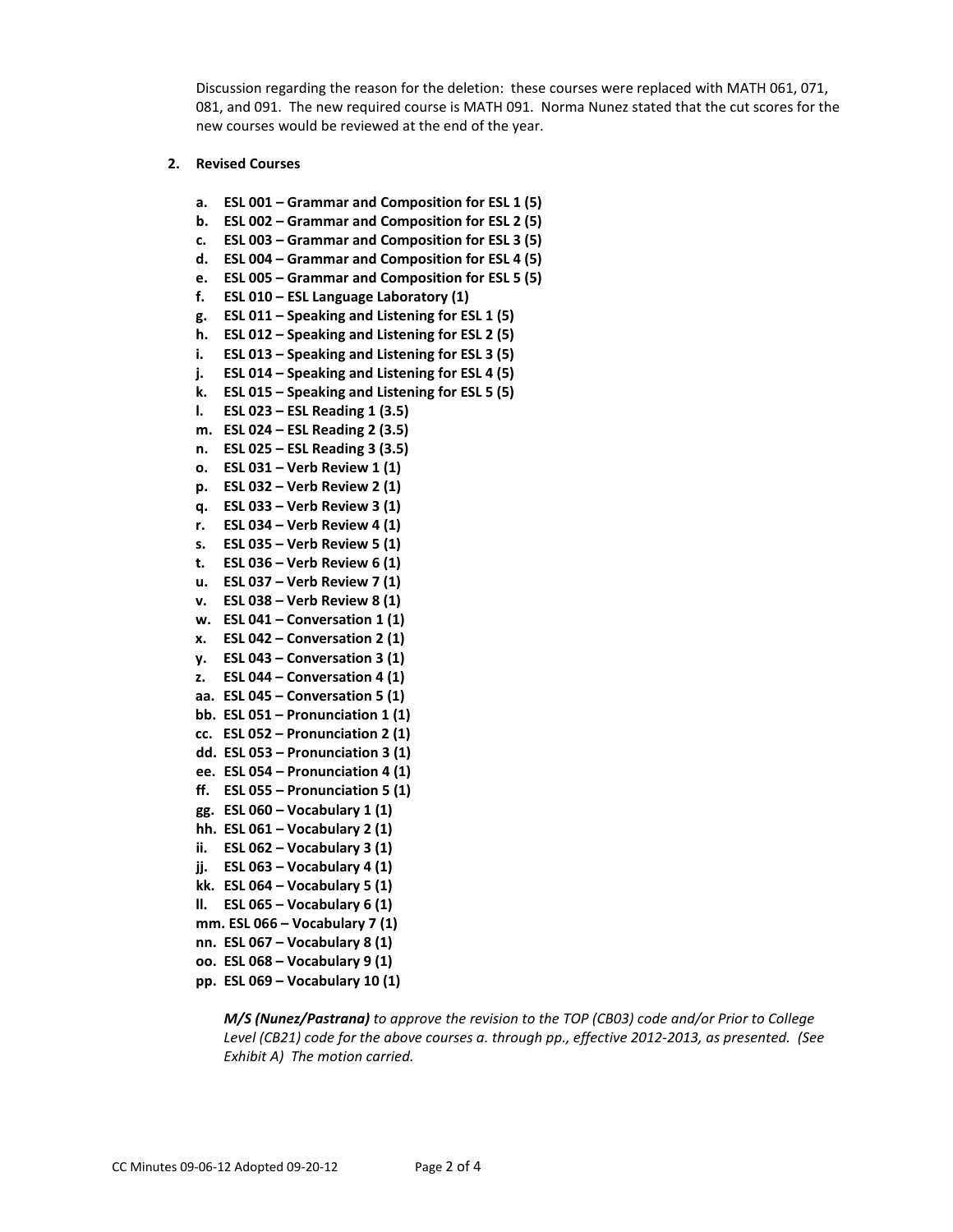#### **III. Discussion Items**

#### **1. Program Learning Outcomes (PLOs) CurricUNET inclusion deadline**

Per Kathy Berry's direction PLO's would need to be entered into CurricUNET by the end of the Fall 2012 semester.

#### **IV. Information Items**

#### **1. Curriculum Institute Update**

This institute was attended by Michael Heumann and Dixie Krimm. Michael attended workshops on track for new chairs. Was pleased to find out that IVC has done well in identifying SLO's and including them in CurricUNET, many other colleges were still having issues with SLO's. Big topics included repeatability and prerequisites, there is a push by the State to make prerequisites easier to implement. The Student Success Task Force is trying to make sure students are better prepared for courses when transferring. Dixie attended workshops focusing on Chancellor's Office coding, new rules, and upcoming changes to the inventory. The State will be implementing a new version of CurricUNET which will be more user friendly and allow access to the data to all.

#### **2. Curriculum Committee Composition (Michael Heumann)**

The committee has been updated per Academic Senate to include the Math and World Languages Coordinators. Nursing department may be added as representative.

#### **V. Other Items**

None

#### **VI. Next Regular Meeting: SEPTEMBER 20, 2012, 3:05pm in the Board Room.**

#### **VII. The meeting adjourned at 3:40 p.m.**

#### **VIII. Certification for Stand Alone Training**

Attendance: Veronica Soto Craig Blek Leticia Pastrana Kevin White James Patterson Andrea Montaño (Student Government Alternate Representative)